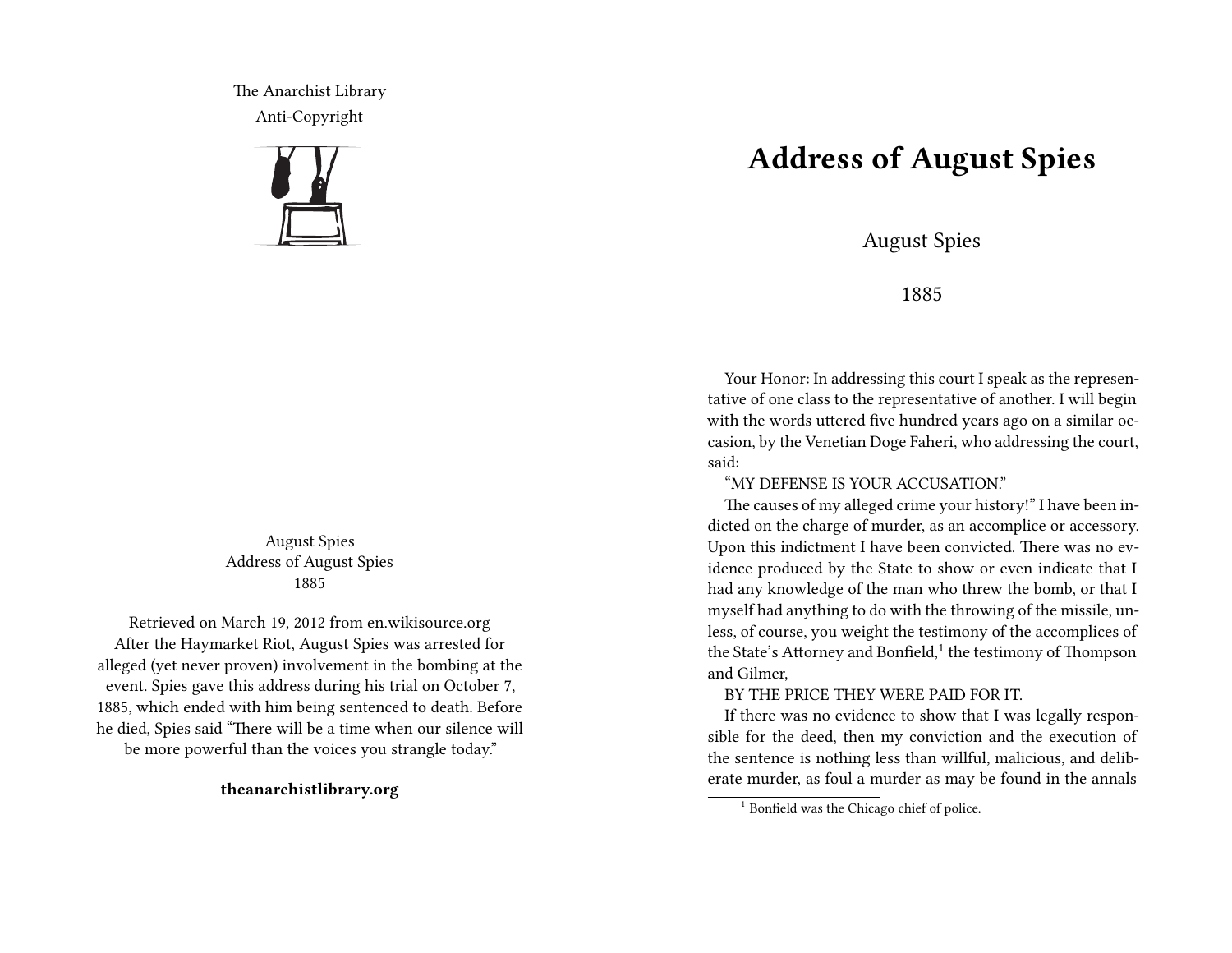of religious, political, or any other sort of persecution. There have been many judicial murders committed where the representatives of the State were acting in good faith, believing their victims to be guilty of the charge accused of. In this case the representatives of the state cannot shield themselves with a similar excuse. For they themselves have fabricated most of the testimony which was used as a pretense to convict us; to convict us by a jury picked out to convict! Before this court, and before the public, which is supposed to be the State, I charge the State's Attorney and Bonfield with the heinous

## CONSPIRACY TO COMMIT MURDER.

I will state a little incident which may throw light upon this charge. On the evening on which the Praetorian Guards of the Citizen's Association, the Bankers' Association, the Association of the Board of Trade men, and the railroad princes, attacked the meeting of workingmen on the Haymarket, with murderous intent—on that evening, about 8 o'clock, I met a young man, Legner by name, who is a member of the Aurora Turn-Verein. He accompanied me, and never left me on that evening until I jumped from the wagon, a few seconds before the explosion occurred. He knew that I had not seen Schwab on that evening. He knew that I had no such conversation with anybody as Mr. Marshal Field's protege, Thompson, testified to. He knew that I did not jump from the wagon to strike the match and hand it to the man who threw the bomb. He is not a Socialist. Why did we not bring him on the stand? Because the honorable representatives of the State, Grinnell $^2$  and Bonfield, SPIRITED HIM AWAY.

These honorable gentlemen knew everything about Legner. They knew that his testimony would prove the perjury of Thompson and Gilmer beyond any reasonable doubt. Legner's name was on the list of witnesses for the State. He was not called, however, for obvious reasons. Aye, he stated to a num-

<sup>2</sup> Grinnell was the State's Attorney and prosecutor.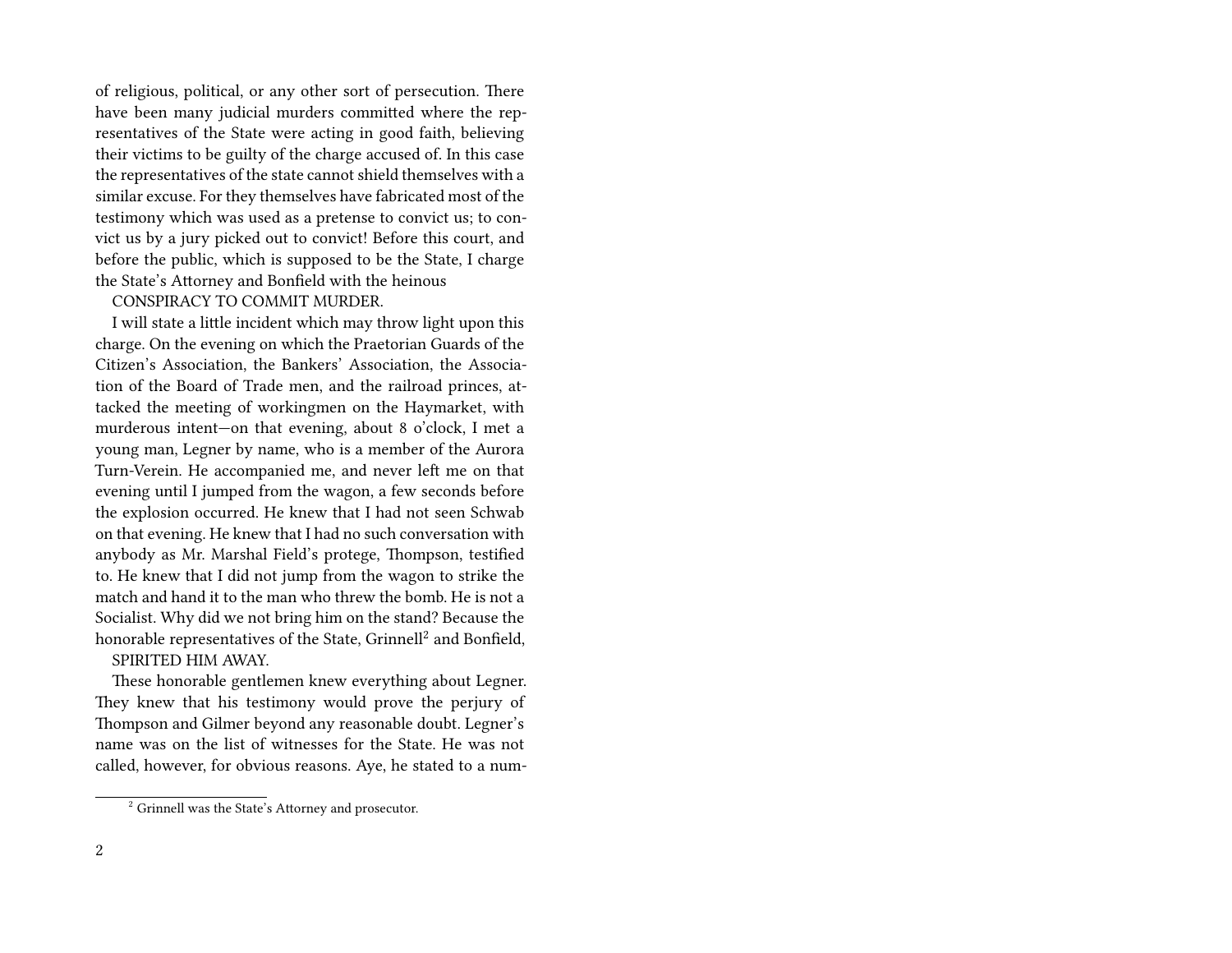ber of friends that he had been offered \$500 if he would leave the city, and threatened with direful things if he remained here and appeared as a witness for the defense. He replied that he could neither be bought nor bulldozed to serve such a damnable and dastardly plot. When we wanted Legner, he could not be found; Mr. Grinnell said—

AND MR. GRINNELL IS AN HONORABLE MAN!<sup>3</sup>

that he had himself been searching for the young man, but had not been able to find him. About three weeks later I learned that the very same young man had been kidnapped and taken to Buffalo, N.Y. by two of the illustrious guardians of "Law and Order," two Chicago detectives. Let Mr. Grinnell, let the Citizens' Association, his employer, let them answer for this! And let the public sit in judgment upon the would—be assassins.

No, I repeat, the prosecution has not established our legal guilt. Notwithstanding the purchased and perjured testimony of some, and notwithstanding the originality (sarcastically) of the proceedings of this trial. And as long as this has not been done, and you pronounce upon us the sentence of

## AN APPOINTED VIGILANCE COMMITTEE,

acting as a jury, I say, you, the alleged representatives and high priests of "Law and Order," are the real and only law breakers,

## AND IN THIS CASE OF THE EXTENT OF MURDER.

It is well that the people know this. And when I speak of the people I don't mean the few co-conspirators of Grinnell, the noble patricians who thrive upon the misery of the multitudes. These drones may constitute the State, they may control the State, they may have their Grinnells, their Bonfields, their hirelings! No, when I speak of the people I speak of the great mass of human bees, the working people, who unfortunately are not yet conscious of the rascalities that are perpetrated in the "name of the people,"—in their name.

<sup>3</sup> This is paraphrased from Shakespeare's *Julius Caesar*.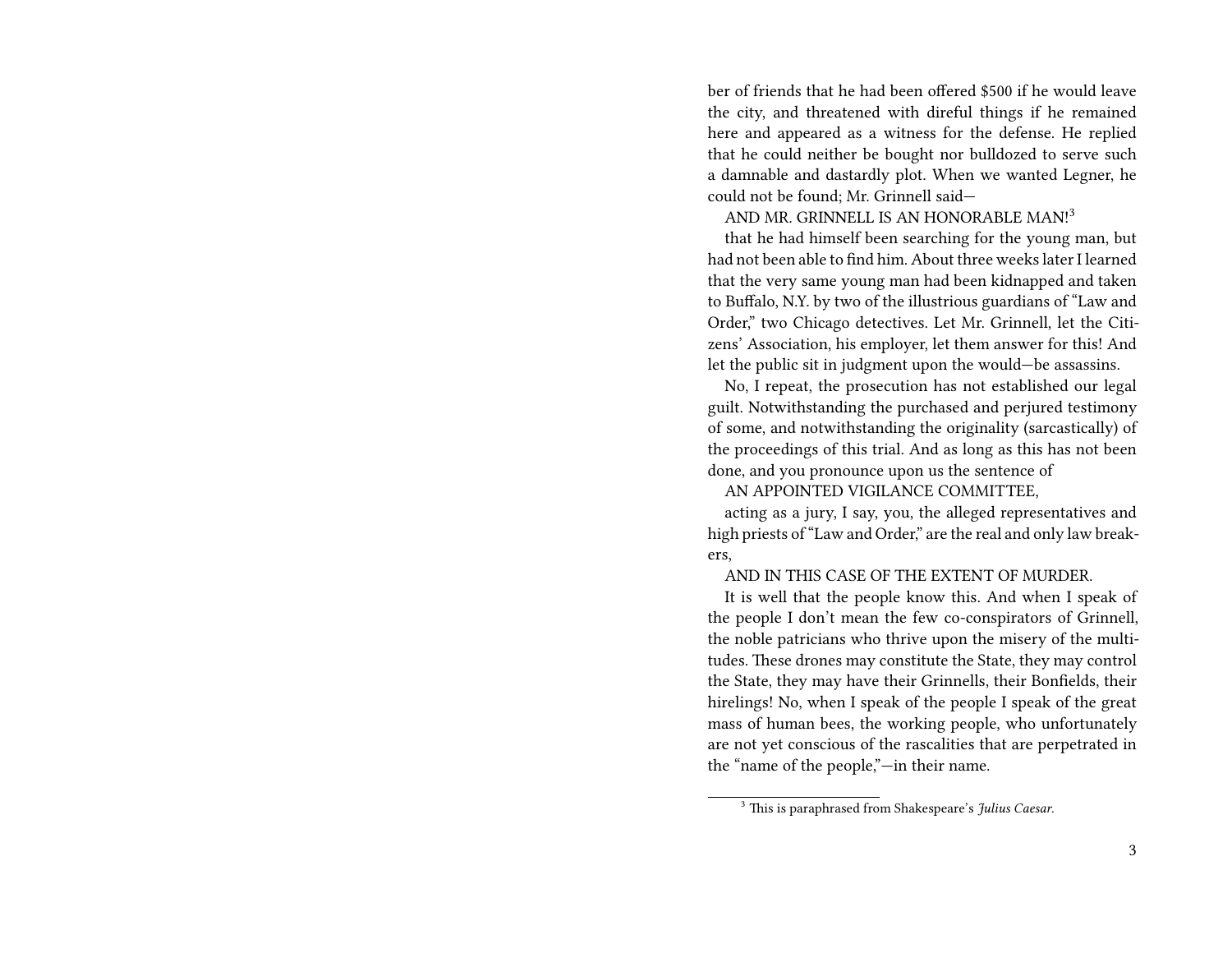The contemplated murder of eight men, whose only crime is that they have

# DARED TO SPEAK THE TRUTH,

may open the eyes of these suffering millions; may wake them up. Indeed, I have noticed that our conviction has worked miracles in this direction already. The class that clamors for our lives, the good, devout Christians, have attempted in every way, through their newspapers and otherwise, to conceal the true and only issue in this case. By simply designating the defendants as "Anarchists," and picturing them as a newly discovered tribe or species of cannibals, and by inventing shocking and horrifying stories of dark conspiracies said to be planned by them—these good Christians zealously sought to keep the naked fact from the working people and other righteous parties, namely: That on the evening of May 4, 200 armed men, under the command of a notorious ruffian,

#### ATTACKED A MEETING OF PEACEABLE CITIZENS.

With what intention? With the intention of murdering them, or as many of them as they could. I refer to the testimony given by two of our witnesses.The wage-workers of this city began to object to being fleeced too much—they began to say some very true things, but they were highly disagreeable to their patrician class; they put forth—well, some very modest demands. They thought eight hours hard toil a day for scarcely two hours' pay was enough.

# THIS LAWLESS RABBLE HAD TO BE SILENCED!

The only way to silence them was to frighten them, and murder those whom they looked up to as their "leaders." Yes, these foreign dogs had to be taught a lesson, so that they might never again interfere with the high-handed exploitation of their benevolent and Christian masters. Bonfield, the man who would bring a blush of shame to the managers of the Bartholomew night—Bonfield, the illustrious gentleman with a visage that would have done excellent service to Doré in

4

invariably pursuing one object, viz: to establish an oligarchy in this country as strong and powerful and monstrous as never before has existed in any country? I can well understand why that man Grinnell did not urge upon the grand jury to charge us with treason. I can well understand it. You cannot try and convict a man for treason

# WHO HAS UPHELD THE CONSTITUTION

against those who try to trample it under their feet. It would not have been as easy a job to do that, Mr. Grinnell, as to charge "these men" with murder.

Now, these are my ideas. They constitute a part of myself. I cannot divest myself of the, nor would I, if I could. And if you think that you can crush out these ideas that are gaining ground more and more every day, if you think you can crush them out by sending us to the gallows—if you would once more have a people suffer the penalty of death because they dared to tell the truth—and I defy you to show us where we have told a lie—I say, if death is the penalty for proclaiming truth, then I will proudly and defiantly pay the costly price! *Truth crucified in Socrates, in Christ, in Giordano Bruno, in Huss, Galileo still lives—they and others whose number is legion have preceded us on this path. We are ready to follow!*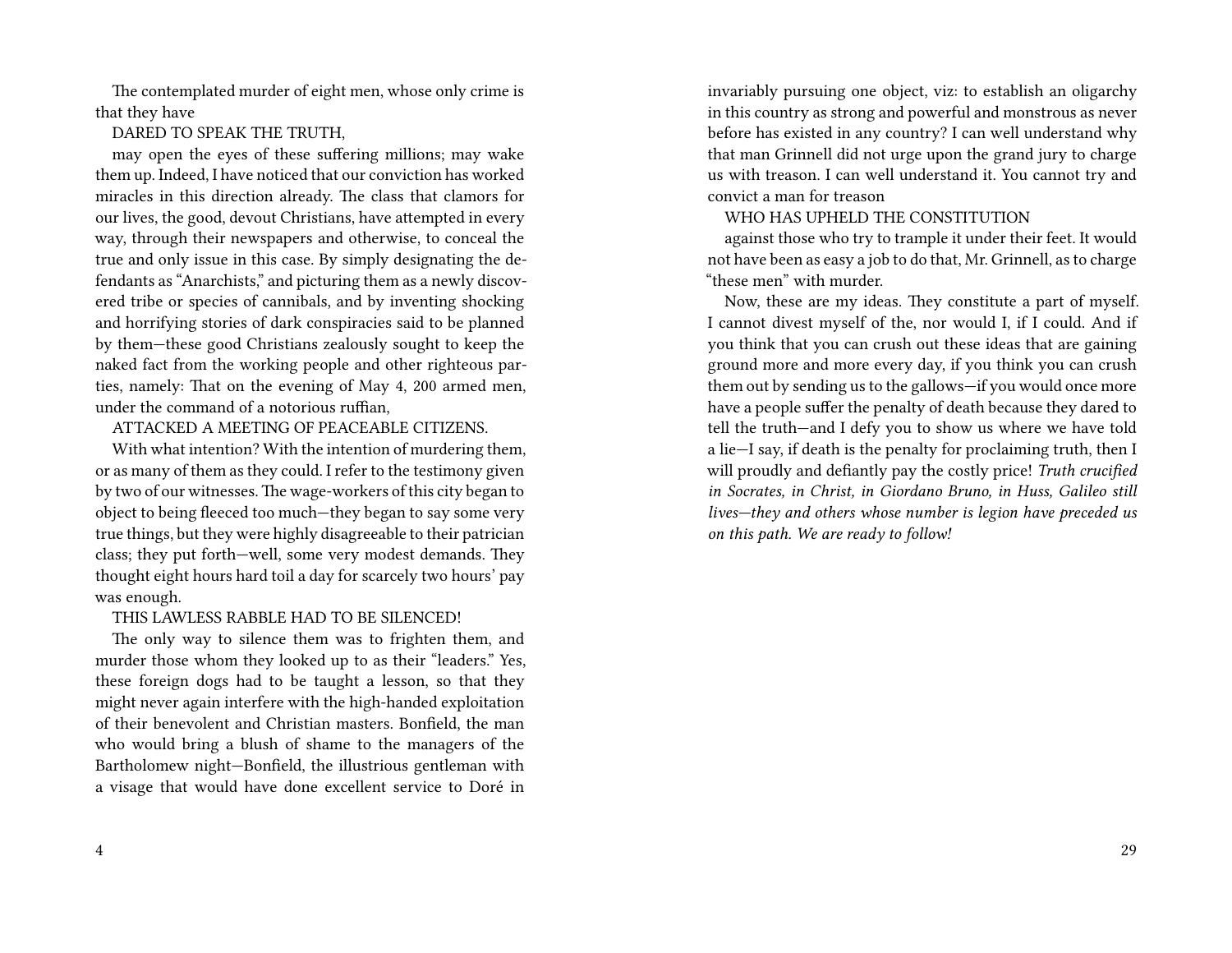to say in my own defense, is, that I did not know of that article until I saw it in the paper, and the man who wrote it, wrote it rather as a reply to some slurs in the morning papers. He was discharged. The language used in that article would never have been tolerated if I had seen it.

Now, if we cannot be directly implicated with this affair, connected with the throwing of the bomb, where is the law that says, "that these men shall be picked out to suffer? Show me that law if you have it! If the position of the court is correct, then half of this city—half of the population of this city—ought to be hanged, because they are responsible the same as we are for that act on May  $4^{th}$ . And if not half of the population of Chicago is hanged, then show me the law that says, "Eight men shall be picked out and hanged as scapegoats!" You have no good law. Your decision, your verdict, our conviction is nothing but an arbitrary will of this lawless court. It is true there is no precedent in jurisprudence in this case! It is true we have called upon the people to arm themselves. It is true that we have told them time and again that the great day of change was coming. It was not our desire to have bloodshed. We are not beasts. We would not be socialists if we were beasts. It is because of our sensitiveness that we have gone into this movement for the emancipation of the oppressed and suffering. It is true we have called upon the people to arm and

PREPARE FOR THE STORMY TIMES BEFORE US.

This seems to be the ground upon which the verdict is to be sustained. "BUT WHEN A LONG TRAIN OF ABUSES AND USURPATIONS PURSUING INVARIABLY THE SAME OBJECT EVINCES A DESIGN TO REDUCE THE PEOPLE UNDER ABSOLUTE DESPOTISM, IT IS THEIR RIGHT, IT IS THEIR DUTY, TO THROW OFF SUCH GOVERNMENT AND PROVIDE NEW GUARDS FOR THEIR FUTURE SAFETY." This is a quotation from the "Declaration of Independence." Have we broken any laws by showing to the people how these abuses, that have occurred for the last twenty years, are

portraying Dante's fiends of hell—Bonfield was the man best fitted to consummate the

CONSPIRACY OF THE CITIZENS' ASSOCIATION,

of our patricians. If I had thrown that bomb, or had caused it to be thrown, or had known of it, I would not hesitate a moment to state so. It is true a number of lives were lost—many were wounded. But hundreds of lives were saved! But for that bomb, there would have been a hundred widows and hundreds of orphans where now there are few. These facts have been carefully suppressed, and we were accused and convicted of conspiracy by the real conspirators and their agents. This, your honor, is one reason why sentence should not be passed by a court of justice—if that name has any significance at all.

"But," says the State, "you have published articles on the manufacture of dynamite and bombs." Show me a daily paper in this city that has not published similar articles! I remember very distinctly a long article in the Chicago Tribune of February 23, 1885. The paper contained a description and drawings of different kinds of infernal machines and bombs. I remember this one especially, because I bought the paper on a railroad train, and had ample time to read it. But since that time the Times has often published similar articles on the subject, and some of the dynamite articles found in the Arbeiter-Zeitung were translated articles from the Times, written by Generals Molineux and Fitzjohn Porter, in which the use of dynamite bombs

## AGAINST STRIKING WORKMEN

is advocated as the most effective weapon against them. May I learn why the editors of these papers have not been indicted and convicted for murder? Is it because they have advocated the use of this destructive agent only against the common rabble? I seek information. Why was Mr. Stone of the News not made a defendant in this case? In his possession was found a bomb. Besides that Mr. Stone published an article in January which gave full information regarding the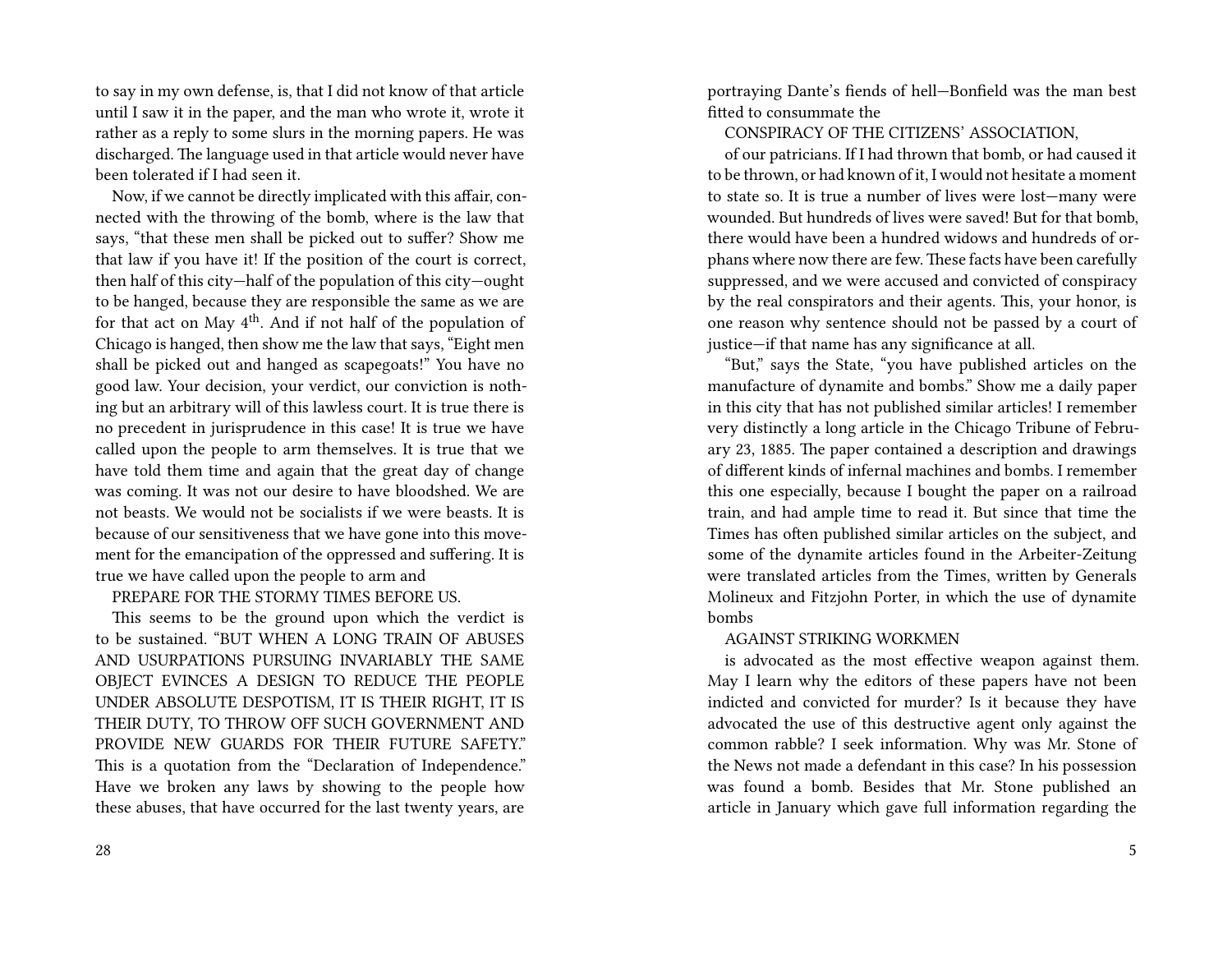manufacture of bombs. Upon this information any man could prepare a bomb ready for use at the expense of

## NOT MORE THAN TEN CENTS.

The News probably has ten times the circulation of the Arbeiter-Zeitung. Is it not likely that the bomb used on May 4<sup>th</sup> was one made after the News' pattern? As long as these men are not charged with murder and convicted. I insist, your honor, that such discrimination in favor of capital is incompatible with justice, and sentence should therefore not be passed.

Grinnell's main argument against the defendants was "they were foreigners. They are not citizens." I cannot speak for others. I will only speak for myself. I have been a resident of the State fully as long as Grinnell, and probably have been as good a citizen—at least, I should not wish to be compared with him.

Grinnell has incessantly appealed to the patriotism of the jury. To that I reply in the language of Johnson, the English literateur, "patriotism is the

LAST RESORT OF A SCOUNDREL."

My efforts in behalf of the disinherited and disfranchised millions, my agitation in this direction, the popularization of economic teachings—in short, the education of the wage-workers, is declared "a conspiracy against society." The word "society" is here wisely substituted for "the state" as represented by the patricians of today. It has always been the opinion of the ruling classes that

THE PEOPLE MUST BE KEPT IN IGNORANCE,

for they lose their servility, their modesty and their obedience to the powers that be, a their intelligence increases. The education of a black slave a quarter of a century ago was a criminal offense. Why? Because the intelligent slave would throw off his shackles at whatever cost. Why is the education of the working people of today looked upon by a certain class as an offense against the State? For the same reason! The State, however, wisely avoided this point in the prosecution of this case.

The book of Johann Most, which was introduced in court, I have never read, and I admit that passages were read here that are repulsive—that must be repulsive to any person who has a heart. But I call your attention to the fact that these passages have been translated from a publication of Andrieux, the exprefect of police, in Paris, by an exponent of your order! Have the representatives of your order ever stopped at the sacrifice of human blood? Never!

It has been charged that we (the eight here) constituted a conspiracy. I would reply to that that my friend Ling I had seen but twice at meetings of the Central Labor Union, where I went as a reporter; had seen him but twice before I was arrested. Never spoke to him. Engle I have not been on speaking terms with for at least a year. And Fischer, my lieutenant, used to go round and

MAKE SPEECHES AGAINST ME.

So much for that.

You honor has said this morning, "we must learn their objects from what they have said and written," and in pursuance thereof the court has read a number of articles.

Now, if I had as much power as the court, and were a lawabiding citizen, I would certainly have the court indicted for some remarks made during this trial. I will say that if I had not been an anarchist at the beginning of this trial I would be one now. I quote the exact language of the court on one occasion. "It does not necessarily follow that all laws are foolish and bad because a good many of them are so." That is treason, sir! if we are to believe the court and the State's Attorney. But, aside from that, I cannot see how we shall distinguish the good from the bad laws. Am I to judge of that? No; I am not. But if I disobey a bad law, and am brought before a bad judge, I undoubtedly would be convicted.

In regard to a report in the Arbeiter-Zeitung, also read this morning, the report of the Board of Trade demonstration, I would say—and this is the only defense, the only word I have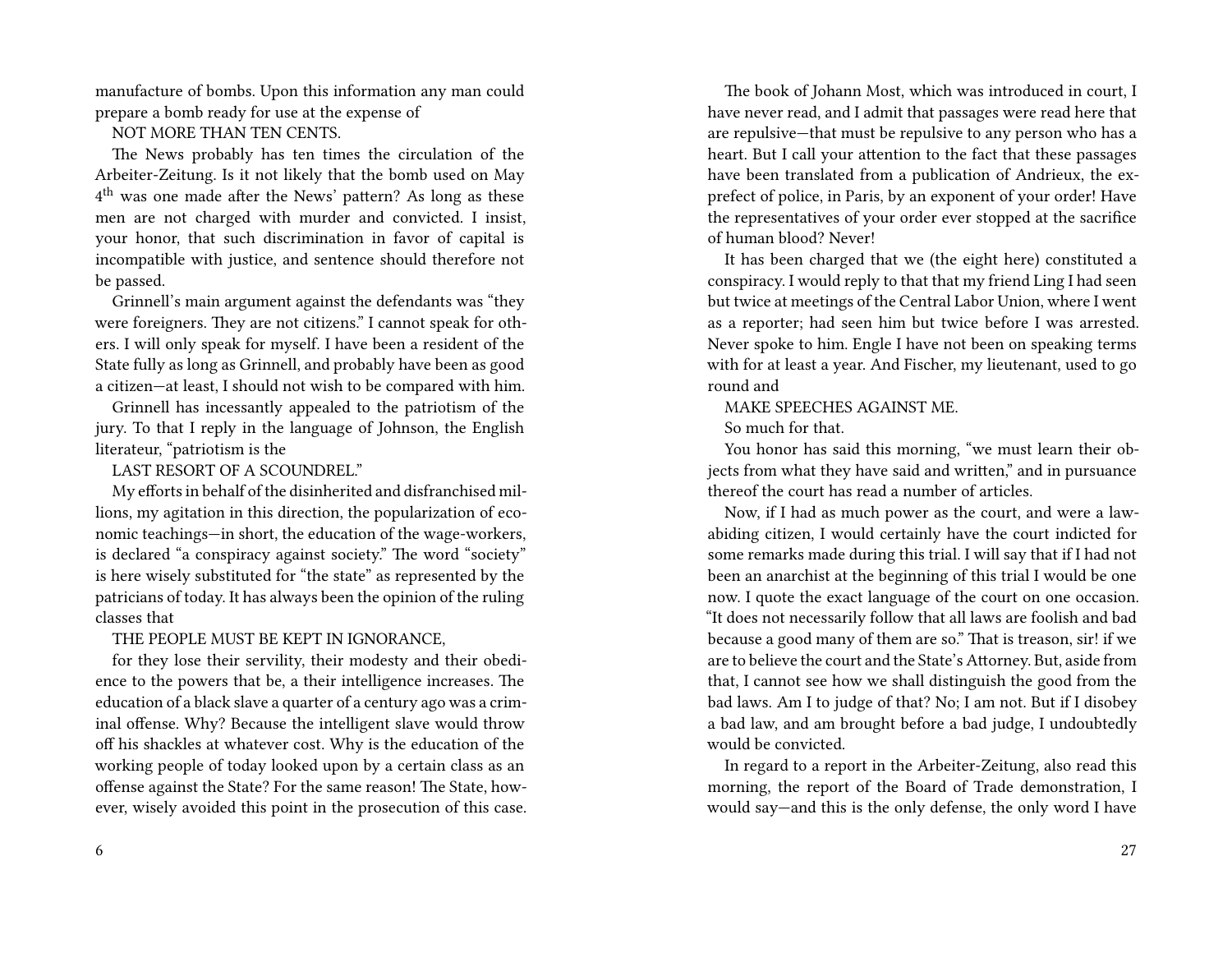produces these social diseases and then seeks to cure them by punishment.

The court has had a great deal to say about the incendiary character of the articles read from the Arbeiter-Zeitung. Let me read to you an editorial which appeared in the Fond du Lac Commonwealth, in October, 1886, a Republican paper. If I am not mistaken the court is Republican, too.

"To arms, Republicans! Work in every town in Wisconsin for men not afraid of firearms, blood or dead bodies, to preserve peace [that is the 'peace' I have been speaking of ] and quiet; avoid a conflict of parties to prevent the administration of public affairs from falling into the hands of such obnoxious men as James G. Jenkins. Every Republican in Wisconsin should go armed to the polls on next election day. The grain-stacks, houses and barns of active Democrats should be burned; their children burned and wives outraged, that they may understand that the Republican party is the one which is bound to rule, and the one which they should vote for, to keep their vile carcasses away from the polls. If they still persist in going to the polls, and persist in voting for Jenkins, meet them on the road, in the bush, on the hill, or anywhere, and shoot every one of these base cowards and agitators. If they are too strong in any locality, and succeed in putting their opposition votes into the ballot box, break open the box and tear in shred their discordbreathing ballots. Burn them. This is the time for effective work. Yellow fever will not catch among Morrison Democrats; so we must use less noisy and more effective means. The agitators must be put down, and whoever opposes us does so at his peril. Republicans, be at the polls in accordance with the above directions, and don't stop for a little blood. That which make the solid South will make a solid North."

What does your honor say to these utterances of a "law and order" organ—a Republican organ? How does the Arbeiter-Zeitung compare with this?

From their testimony one is forced to conclude that we had, in our speeches and publications, preached nothing else but destruction and dynamite. The court has this morning stated that there is no ease in history like this. I have noticed, during this trial, that the gentlemen of the legal profession are not well versed in history. In all historical cases of this kind truth had to be perverted by the priests of the established power that was nearing its end.

What have we said in our speeches and publications?

We have interpreted to the people their conditions and relations in society. We have explained to them the different social phenomena and the social laws and circumstances under which they occur. We have, by way of scientific investigation, incontrovertibly proved and brought to their knowledge that the

#### SYSTEM OF WAGES IS THE ROOT

of the present social iniquities—iniquities so monstrous that they cry to Heaven. We have further said that the wage system, as a specific form of social development, would, by the necessity of logic, have to make room for higher forms of civilization; that the wage system must prepared the way and furnish the foundation for a social system of co-operation—that is, Socialism. That whether this or that theory, this or that scheme regarding future arrangements were accepted was not a matter of choice, but one of historical necessity, and that to us the tendency of progress seemed to be Anarchism—that is, a free society of sovereigns in which the liberty and economic equality of all would furnish an unshakable equilibrium as a foundation and condition of natural order.

It is not likely that the honorable Bonfield and Grinnell can conceive of a social order not held intact by the policeman's club and pistol, nor of a free society without prisons, gallows, and State's attorneys. In such a society they probably

FAIL TO FIND A PLACE FOR THEMSELVES.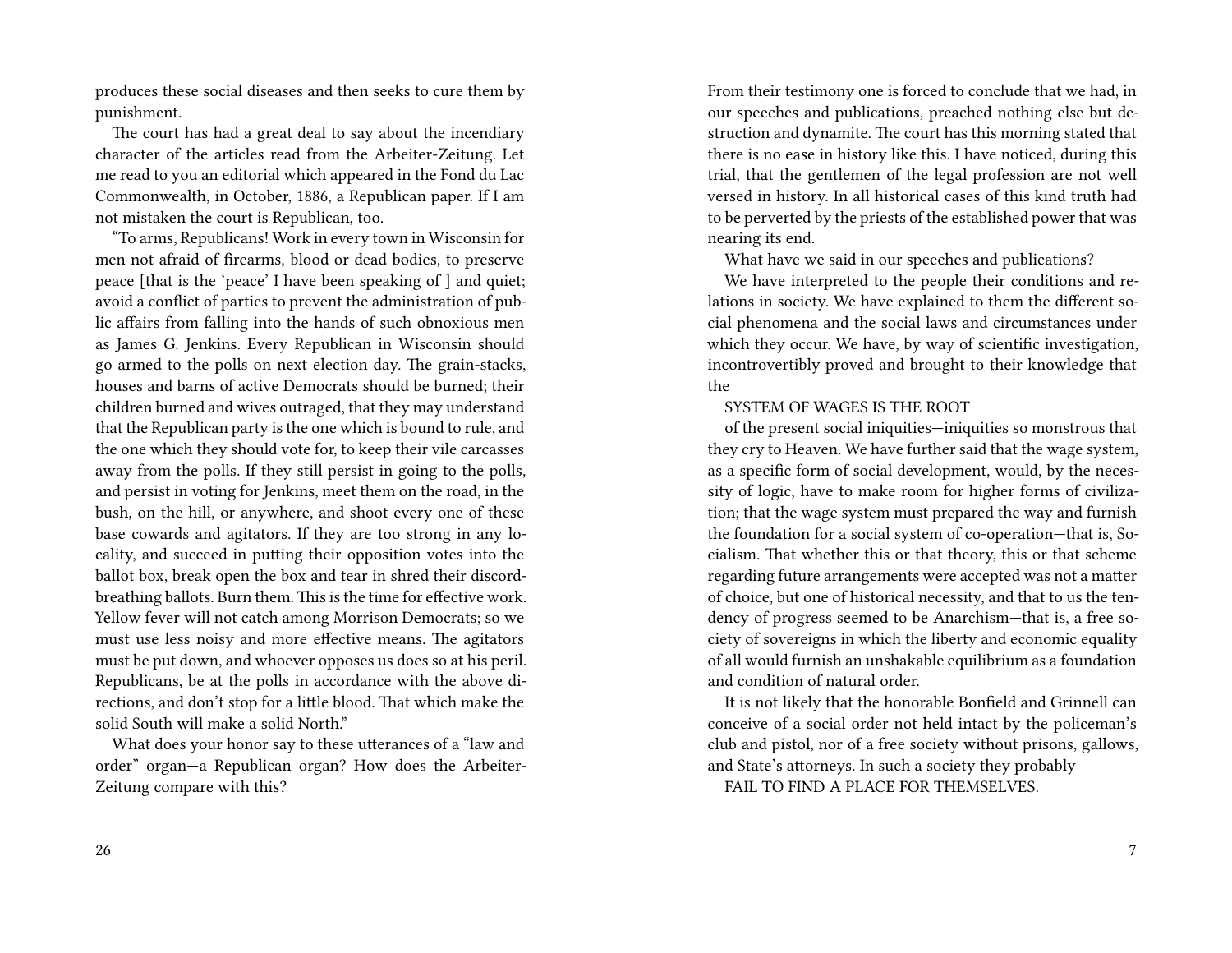And this is the reason why Anarchism is such a "pernicious and damnable doctrine?"

Grinnell has intimated to us that Anarchism was on trial.The theory of anarchism belongs to the realm of speculative philosophy. There was not a syllable said about Anarchism at the Haymarket meeting. At that meeting the very popular theme of reducing the hours of toil was discussed. But, "Anarchism is on trial!" foams Mr. Grinnell. If that is the case, your honor, very well; you may sentence me, for I am an Anarchist. I believe with Buckle, with Paine, Jefferson, Emerson, and Spencer, and many other great thinkers of this century, that the state of castes and classes—the state where one class dominates over and lives upon the labor of another class, and calls this order—yes; I believe that this barbaric form of social organization, with its legalized plunder and murder, is doomed to die, and make room for a free society, voluntary association, or universal brotherhood, if you like. You may pronounce the sentence upon me, honorable judge, but let the world know that in A.D. 1886, in the State of Illinois, eight men were sentenced to death,

BECAUSE THEY BELIEVED IN A BETTER FUTURE;

because they had not lost their faith in the ultimate victory of liberty and justice! "You have taught the destruction of society and civilization," says the tool and agent of the Bankers' and Citizens' Association, Grinnell. That man has yet to learn what civilization is. It is the old, old argument against human progress. Read the history of Greece, of Rome; read that of Venice; look over the dark pages of the church, and follow the thorny path of science. "No change! No Change! You would destroy society and civilization!" has been the cry of the ruling classes. They are so comfortably situated under the prevailing system that they naturally abhor and fear even the slightest change. Their privileges are as dear to them as life itself, and every change threatened these privileges. But civilization is a ladder whose steps are monuments of such changes! Without these social changes—all brought about against the will and

that thereby another would be afforded the opportunity of human development. But to preach the slavery of the masses in order that a few rude and arrogant parvenues might become "eminent manufacturers," "extensive packing-house owners," or "influential shoe-black dealers," to do this they lacked that specific Christian organ.

Socialism teaches that the machines, the means of transportation and communication are the result of the combined efforts of society, past and present, and that they are therefore rightfully the indivisible property of society, just the same as the soil and the mines and all natural gifts should be. this declaration implies that those who have appropriated this wealth wrongfully, though lawfully, shall be expropriated by society. The expropriation of the masses by the monopolists has reached such a degree that the expropriation of the expropriateurs has become an imperative necessity, an act of social self-preservation.

## SOCIETY WILL RECLAIM ITS OWN,

even though you erect a gibbet on every street corner. And Anarchism, this terrible "ism," deduces that under a co-operative organization of society, under economic equality and individual independence, the "State"—the political State will pass into barbaric antiquity. And we will be where all are free, where there are no longer masters and servants, where intellect stands for brute force, there will no longer be any use for the policemen and militia to preserve the so-called "peace and order"—the order that the Russian General speaks of when he telegraphed to the Czar after he had massacred half of Warsaw, "Peace reigns in Warsaw."

Anarchism does not mean bloodshed; does not mean robbery, arson, etc. These monstrosities are, on the contrary, the characteristic features of capitalism. Anarchism means peace and tranquillity to all. Anarchism, or socialism, means the reorganization of society upon scientific principles and the abolition of causes which produce vice and crime. Capitalism first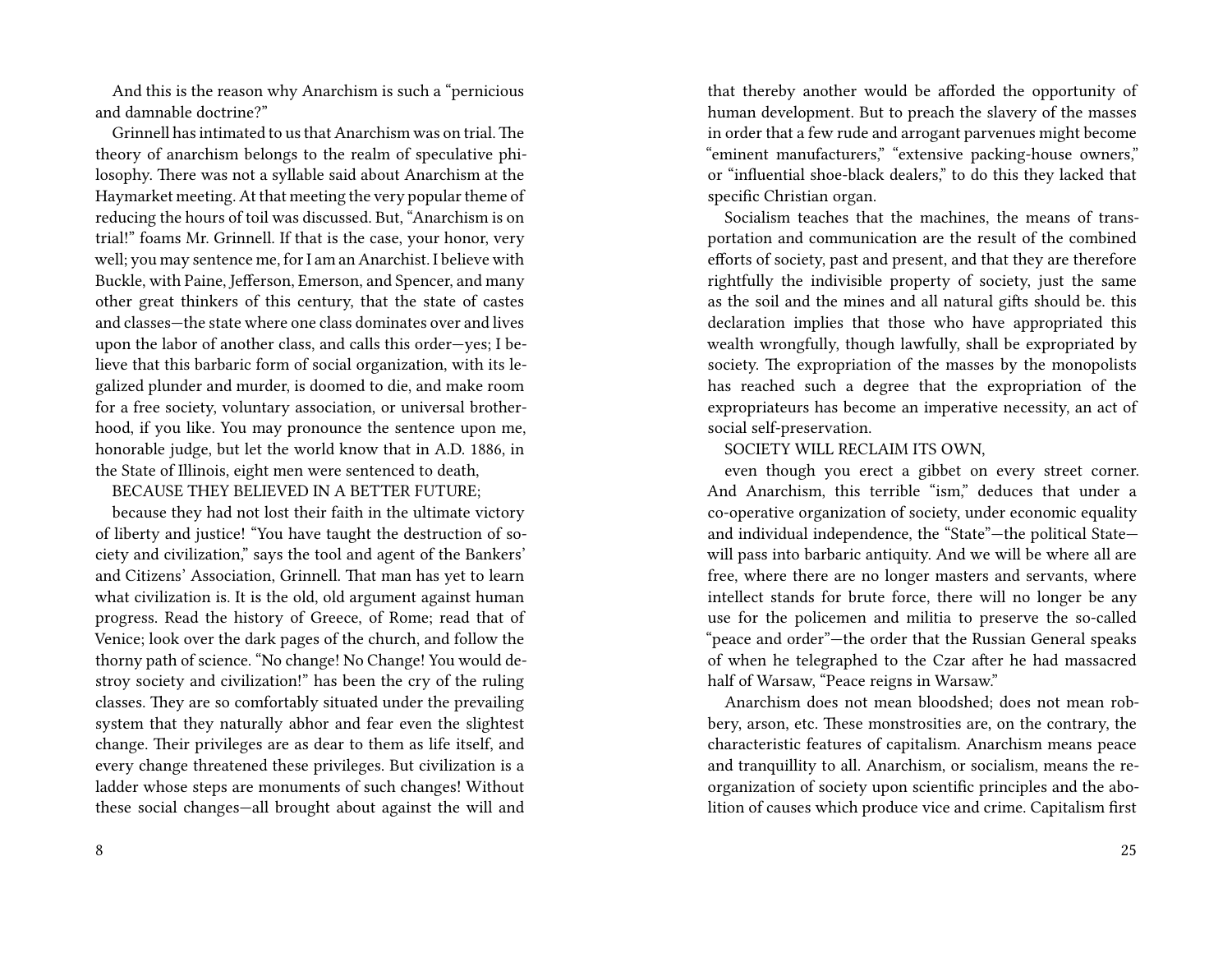leged class; while capitalism is that school of economics which teaches how one can live upon the labor (i.e., property) of the other; Socialism teaches how all may possess property, and further teaches that every man must work honestly for his own living, and not be playing the "respectable board of trade man," or any other highly (?) respectable business man or banker, such as appeared here as talesmen in the jurors' box, with the fixed opinion that we ought to be hanged. Indeed, I believe they have that opinion! Socialism, in short, seeks to establish

## A UNIVERSAL SYSTEM OF CO-OPERATION

and to render accessible to each and every member of the human family the achievements and benefits of civilization, which, under capitalism, are being monopolized by a privileged class and employed, not as they should be, for the common good of all, but for the brutish gratification of an avaricious class. Under capitalism the great inventions of the past, far from being a blessing for mankind, have been turned into a curse! Under Socialism the prophecy of the Greek poet, Antiporas, would be fulfilled, who, at the invention of the first water-mill, exclaimed: "This is the emancipator of male and female slaves"; and likewise the prediction of Aristotle, who said: "When, at some future age, every tool, upon command or by predestination, will perform its work as the artworks of Daedalus did, which moved by themselves, or like the three feet of Hephaestus, which went to their sacred work instinctively, when thus the weaver shuttles will weave by themselves, then we shall

# NO LONGER REQUIRE MASTERS AND SLAVES."

Socialism says this time has come, and can you deny it? You say: "Oh, these heathens, what did they know?" True! They knew nothing of political economy: they knew nothing of Christendom. They failed to conceive how nicely these manemancipating machines could be employed to lengthen the hours of toil and to intensify the burdens of the slaves. These heathens, yes, they excused the slavery of one on the ground

the force of the ruling classes—there would be no civilization. As to the destruction of society which we have been accused of seeking, sounds this not like one of Aesop's fables—like the cunning of the fox? We, who have jeopardized our lives to save society from the fiend—the fiend who has gripped her by the throat; who sucks her life-blood, who devours her children we, who would heal her bleeding wounds, who would free her from the fetters you have wrought around her; from the misery you have brought upon her—we her enemies‼

Honorable Judge, the

DEMONS OF HELL WILL JOIN IN THE LAUGHTER this irony provokes!

We have preached dynamite. Yes, we have predicted from the lessons history teaches, that the ruling classes of today would no more listen to the voice of reason than their predecessors; that they would attempt by brute force to stay the wheel of progress. Is it a lie, or was it the truth we told? Are not already the large industries of this once free country conducted under the surveillance of the police, the detectives, the military, and the sheriffs—and is this return to militancy not developing from day to day? American sovereigns—think of it—working

## LIKE THE GALLY CONVICTS

under military guards! We have predicted this, and predict that soon these conditions will grow unbearable. What then? The mandate of the feudal lords of our time is slavery, starvation, and death! This has been their programme for the past years. We have said to the toilers, that science has penetrated the mystery of nature—that from Jove's head once more

## HAS SPRUNG A MINERVA—DYNAMITE!

If this declaration is synonymous with murder, why not charge those with the crime to whom we owe the invention? To charge us with an attempt to overthrow the present system on or about May  $4<sup>th</sup>$  by force, and then establish Anarchy, is too absurd a statement, I think, even for a political office-holder to make. If Grinnell believed that we attempted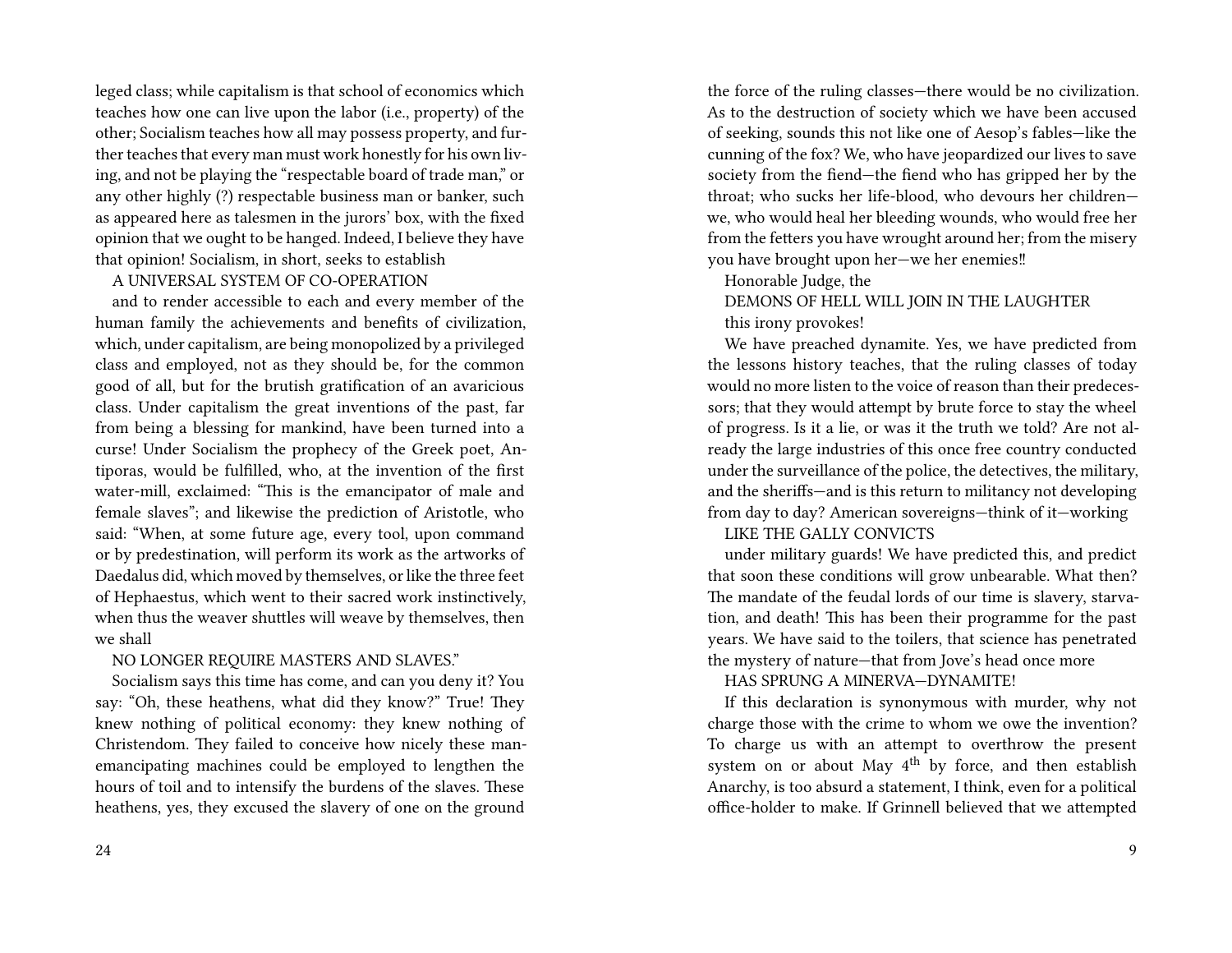such a thing, why did he not have Dr. Bluthardt make an inquiry as to our sanity? Only mad men could have planned such a brilliant scheme, and mad people cannot be indicted or convicted of murder. If there had existed anything like a conspiracy or a pre-arrangement, does your honor believe that events would not have taken a different course than they did on that evening and later? This "conspiracy" nonsense is based upon an oration I delivered on the anniversary of Washington's birthday at Grand Rapids, Mich., more than a year and a half ago. I had been invited by the Knights of Labor for that purpose. I dwelt upon the fact that our country was far from being what the great revolutionists of last century had intended it to be. I said that those men if they lived today would clean the Augean stables with iron brooms, and that they, too, would undoubtedly be characterized as "wild Socialists." It is not unlikely that I said

#### WASHINGTON WOULD HAVE BEEN HANGED

for treason if the revolution had failed. Grinnell made this "sacrilegious remark" his main arrow against me. Why? Because he intended to inveigh the know-nothing spirit against me. Why? But who will deny they correctness of the statement? That I should have compared myself with Washington, is a base lie. But if I had, would that be murder? I may have told that individual who appeared here as a witness that the workingmen should procure arms, as force would in all probability be the ultimate ratio; and that in Chicago there were so and so many armed, but I certainly did not say that we proposed to "inaugurate the social revolution." And let me say here: Revolutions are no more made than earthquakes and cyclones. Revolutions are the effect of certain causes and conditions. I have made social philosophy a specific study for more than ten years, and I could not have given vent to such nonsense! I do believe, however, that the revolution is near at hand—in fact, it is upon us. But is the physician responsible for the death of the patient because he foretold that death? If anyone is to be blamed for the

operative basic offers no difficulties. The large establishments of today might be used as patterns. Those who will have to solve these questions will expediently do it, instead of working according to our prescriptions (if we should make anything of the kind); they will be directed by the circumstances and conditions of the time, and these are beyond our horizon. About this you needn't trouble yourselves.

"'But, friend, don't you think that about a week after the division, the provident will have all, while the spendthrift will have nothing?'

"'The question is out of order,' interfered the Chairman; 'there was not said anything about division.'

"Prof. Wilcox: 'Don't you think the introduction of Socialism will destroy all individuality?'

"'How can anything be destroyed which does not exist? In our times there is no individuality; that only can be developed under Socialism, when mankind will be independent economically. Where do you meet today with real individuality? Look at yourselves, gentlemen! You don't dare to give utterance to any subjective opinion which might not suit the feelings of your bread-givers and customers. You are hypocrites [murmurs and indignation]; every business man is a hypocrite. Everywhere is mockery, servility, lie and fraud. And the laborers! There you feign anxiety about their individuality; about the individuality of a class that has been degraded to machines—used each day for ten or twelve hours as appendages of the lifeless machines! About their individuality you are anxious!'"

Does that sound as though I had at that time, as has been imputed to me, organized a revolution—a so-called social revolution, which was to occur on or about the 1<sup>st</sup> of May to establish anarchy in place of our present "ideal order?" I guess not.

So socialism does not mean the destruction of society. Socialism is a constructive and not a destructive science. While capitalism expropriates the masses for the benefit of the privi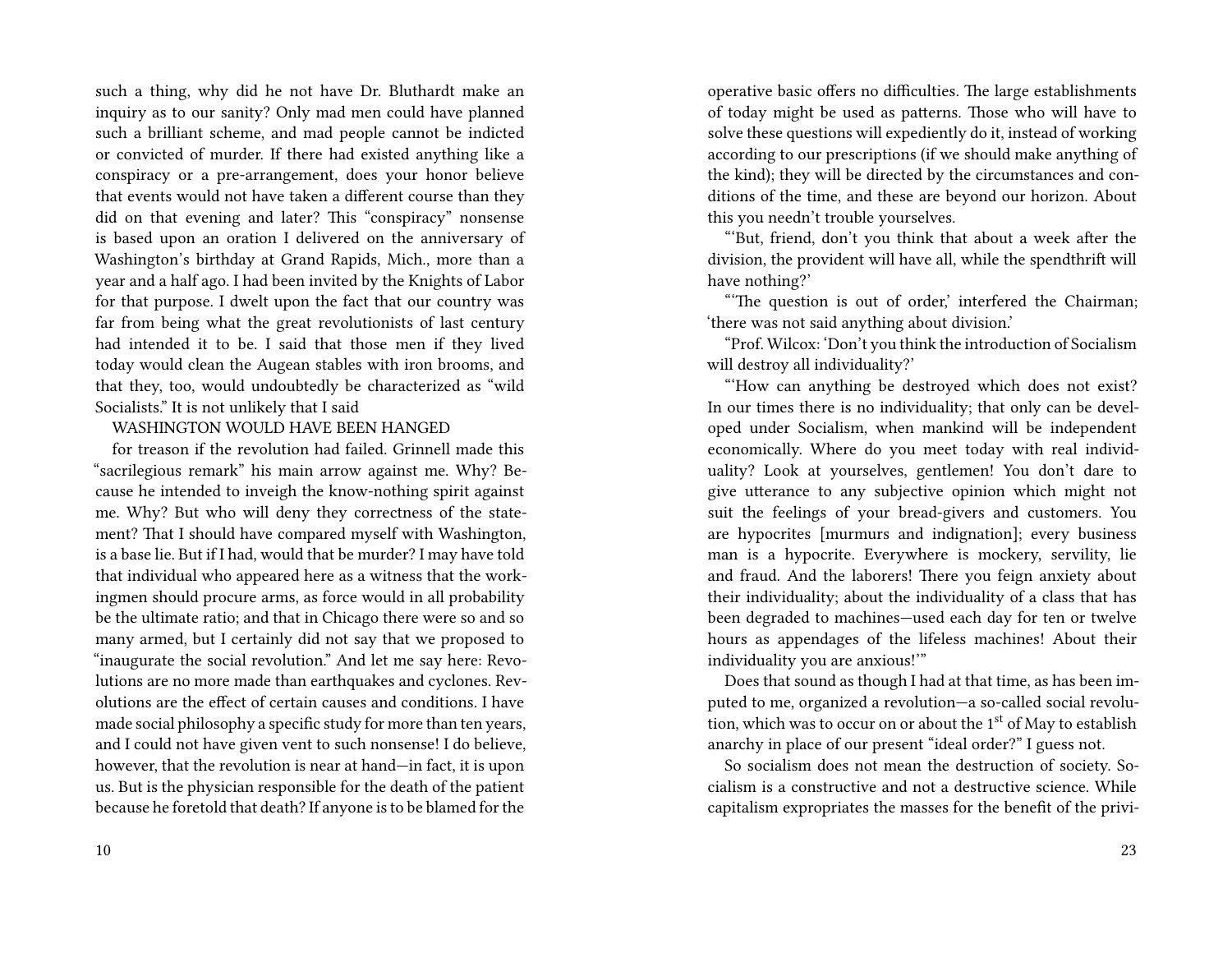see how penuriously the owners of the factories, of the mines, cling to their privileges, and will not yield the breadth of an inch. On the other hand, you see the half-starved proletarians driven to the verge of violence.'

"'So your remedy would be violence?'

"'Remedy? Well, I should like it better if it could be done without violence, but you, gentlemen, and the class you represent, take care that it cannot be accomplished otherwise. Let us suppose that the workingmen of today go to their employers, and say to them: 'Listen! Your administration of affairs don't suit us any more; it leads to disastrous consequences. While one part of us are worked to death, the others, out of employment, are starved to death; little children are ground to death in the factories, while strong, vigorous men remain idle; the masses live in misery while a small class of respectables enjoy luxury and wealth; all this is the result of your maladministration, which will bring misfortune even to yourselves; step down and out now; let us have your property, which is nothing but unpaid labor; we shall take this thing in our hands now; we shall administrate matters satisfactorily, and regulate the institutions of society; voluntarily we shall pay you a life-long pension. Now, do you think the 'bosses' would accept this proposition? You certainly don't believe it. Therefore force will have to decide—or do you know of any other way?'

"So you are organizing a revolution?"

"It was shortly before my arrest, and I answered: "Such things are hard to organize. A revolution is a sudden upwelling—a convulsion of the fevered masses of society.

"We are preparing society for that, and insist upon it that workingmen should arm themselves and keep ready for the struggle. The better they are armed the easier will the battle be, and the less the bloodshed.

"'What would be the order of things in the new society?'

"'I must declined to answer this question, as it is, till now, a mere matter of speculation. the organization of labor on a cocoming revolution it is the ruling class who steadily refused to make concessions as reforms became necessary; who maintain that they can call a halt to progress, and dictate a stand-still to the eternal forces, of which they themselves are but the whimsical creation.

The position generally taken in this case is that we are morally responsible for the police riot on May  $4<sup>th</sup>$ . Four or five years ago I sat in this very court room as a witness. The working men had been trying to obtain redress in a lawful manner. They had voted, and among others, had elected their Aldermanic, candidate from the Fourteenth Ward. But the street car company did not like that man. And two of the three election judges of one precinct, knowing this, took the ballot box to their home and "corrected" the election returns, so as to cheat the constituents of the elected candidate of their rightful representative, and give the representation to

THE BENEVOLENT STREET CAR MONOPOLY.

The workingmen spent \$1,500 in the prosecution of the perpetrators of this crime. The proof against them was so overwhelming that they confessed to having falsified the returns and forged the official documents. Judge Gardner, who was presiding in this court, acquitted them, stating that "that act had apparently not been prompted by criminal intent." I will make no comment. But when we approach the field of moral responsibility, it has an immense scope! Every man who has in the past assisted in thwarting the efforts of those seeking reform is responsible for the existence of the revolutionists in this city today! Those, however, who have sought to bring about reforms must be exempted from the responsibility—and to these I belong.

If the verdict is based upon the assumption of moral responsibility, your honor, I give this as a reason why sentence should not be passed.

If the opinion of the court given this morning is good law, then there is no person in this country who could not lawfully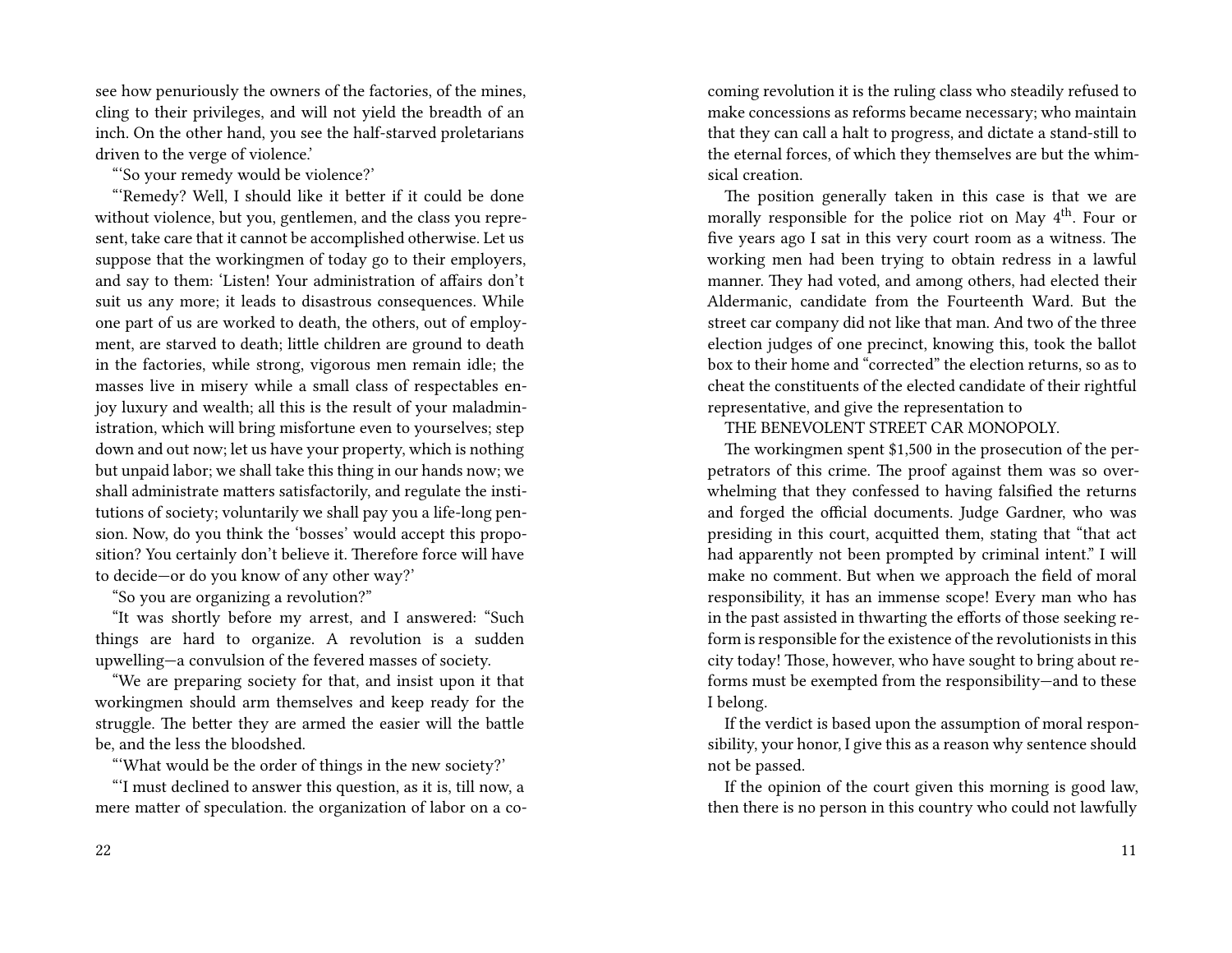be hanged. I vouch that, upon the very laws you have read, there is no person in this courtroom now who could not be "fairly, impartially and lawfully" hanged! Fouché, Napoleon's right bower, once said to his master: "Give me a line that any one man has ever written, and I will bring him to the scaffold." And this court has done essentially the same. Upon that law every person in this country can be indicted for conspiracy, and, as the case may be, for murder. Every member of a trade union, Knight of Labor, or any other labor organization, can than be convicted of conspiracy, and in cases of violence, for which they may not be responsible at all, of murder, as we have been. This precedent once established, and you force the masses who are now agitating in a peaceable way into open rebellion! You thereby shut off the last safety valve—and the blood which will be shed, the blood of the innocent—it will come upon your heads!

"Seven policemen have died," said Grinnell, suggestively winking at the jury. You want a life for a life, and have convicted an equal number of men, of whom it cannot be truthfully said that they had anything whatsoever to do with the killing of Bonfield's victims. The very same principle of jurisprudence we find among various savage tribes. Injuries among them are equalized, so to speak. The Chinooks and the Arabs, for instance, would demand the life of an enemy for every death that they had suffered at their enemy's hands. They were not particular in regard to the persons, just so long as they had a life for a life. This principle also prevails today among the natives of the Sandwich Islands. If we are to be hanged on this principle than let us know it, and let the world know what a

CIVILIZED AND CHRISTIAN COUNTRY,

tion, have become too vast for private control. Individuals can no longer monopolize them.

"Everywhere, wherever we cast our eyes, we find forced upon our attention the unnatural and injurious effects of unregulated private production. We see how one man, or a number of men, have not only brought into the embrace of their private ownership a few inventions in technical lines, but have also confiscated for their exclusive advantage all natural powers, such as water, steam, and electricity. Every fresh invention, every discovery belongs to them. The world exists for them only. That they destroy their fellow-beings right and left they little care. That, by their machinery, they even work the bodies of little children into gold pieces they hold to be an especially good work and a genuine Christian act. They murder, as we have said, little children and women by hard labor, while they let strong men go hungry for lack of work.

"People ask themselves how such things are possible, and the answer is that the competitive system is the cause of it. The though of a co-operative, social, rational, and well-regulated system of management irresistibly impresses the observer. The advantages of such a system are of such a convincing kind, so patent to observation—and where could they be any other way out of it? According to physical laws a body always moves itself, consciously or unconsciously, along the line of least resistance. So does a society as a whole. The path to co-operative labor and distribution is leveled by the concentration of the means of labor under the private capitalistic system. We are already moving right in that track. We cannot retreat even if we would. The force of circumstances drives us on to Socialism.

"'And now, Mr. S., won't you tell us how you are going to carry out the expropriation of the possessing classes?' asked Rev. Dr. Scudder.

"'The answer is in the thing itself. The key is furnished by the storms raging through the industrial life of the present. You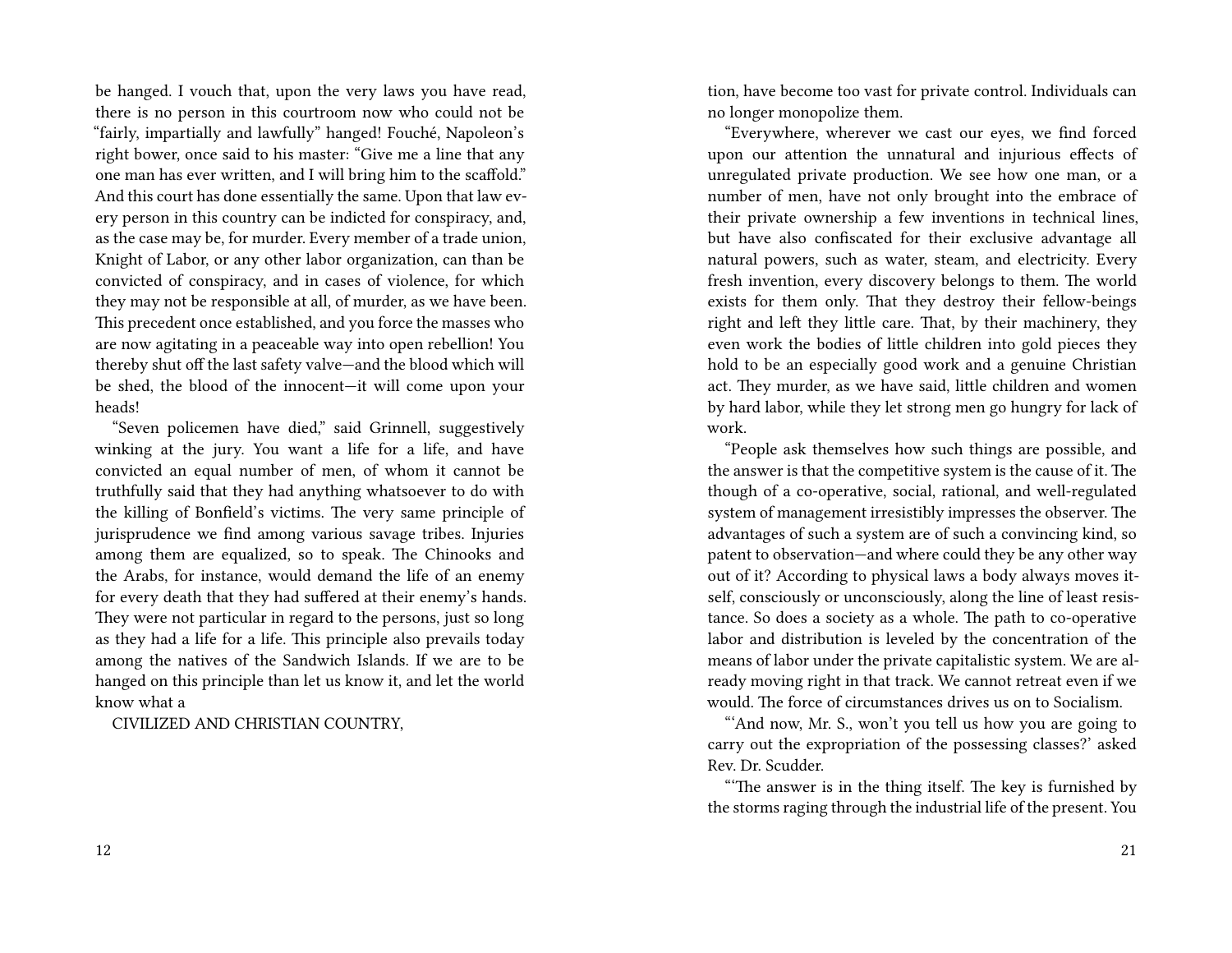wretched beings who through bitter want have been driven to crime and desperation? [Here several gentlemen sprang to their feet, exclaiming, 'We have done a great deal in some directions!'] Aye, in some cases you have perhaps given a few alms; but what influence has this, if I may ask, had upon societary conditions, or in affecting any change in the same? Nothing; absolutely nothing. You may as well admit it, gentlemen, for you cannot point me out a single instance.

"Very well. Those proletarians doomed to misery and hunger through the labor-saving of our centralized production, whose number in this country we estimate at about a million and a half, is it likely that they and the thousands who are daily joining their ranks, and the millions who are toiling for a miserable pittance, will suffer peacefully and with Christian resignation their destruction at the hand of their thievish and murderous, albeit very Christian wage-masters? They will defend themselves. It will come to a fight.

"The necessity of common ownership in the means of toil will be realized, and the era of socialism, of universal co-operation begins. The dispossessing of the usurping classes—the socialization of these possessions—and the universal co-operation of toil, not for speculative purposes, but for the satisfaction of the demands which we make upon life; in short co-operative labor for the purpose of continuing life and of enjoying it—this in general outlines, is Socialism. This is not, however, as you might suppose, a mere "beautifully conceived plan," the realization of which would be well worth striving for if it could only be brought about. No; this socialization of the means of production, of the machinery of commerce, of the land and earth, etc., is not only something desirable, but has become an imperative necessity there we always find that the next step was the doing away with that necessity by the supplying of the logical want.

"Our large factories and mines, and the machinery of exchange and transportation, apart from every other considera-

it is which the Goulds, the Vanderbilts, the Stanfords, the Fields, Armours,<sup>4</sup> and other local money hamsters have come to the rescue of liberty and justice!

Grinnell has repeatedly stated that our country is an enlightened country, (Sarcastically.) The verdict fully corroborates the assertion! The verdict against us is

### THE ANATHEMA OF THE WEALTHY CLASSES

over their despoiled victims—the vast army of wage workers and farmers. If your honor would not have these people believe this; if you would not have them believe that we have once more arrived at the Spartan Senate, the Athenian Areopagus, the Venetian Council of Ten, etc., then sentence should not be pronounced. But, if you think that by hanging us, you can stamp out the labor movement—the movement from which the downtrodden millions, the millions who toil and live in want and misery—the wage slaves—except salvation—if this is your opinion, then hang us! Here we will tread upon a spark, but there, and there, and behind you and in front of you, and everywhere, flames will blaze up. It is a subterranean fire. you cannot put it out.

### THE GROUND IS ON FIRE

upon which you stand. You can't understand it. You don't believe in magical arts, as your grandfathers did, who burned witches at the stake, but you do believe in conspiracies; you believe that all these occurrences of late are the work of conspirators! You resemble the child that is looking for his picture behind the mirror. What you see, and what you try to grasp is nothing but the deceptive reflex of the stings of your bad conscience. You want to "stamp out the conspirators"—the "agitators?" Ah, stamp out every factory lord who has grown wealthy upon the unpaid labor of his employees. Stamp out every landlord who has amassed fortunes from the rent of overburdened

<sup>4</sup> These were the names of various wealthy industrialists during the Gilded Age.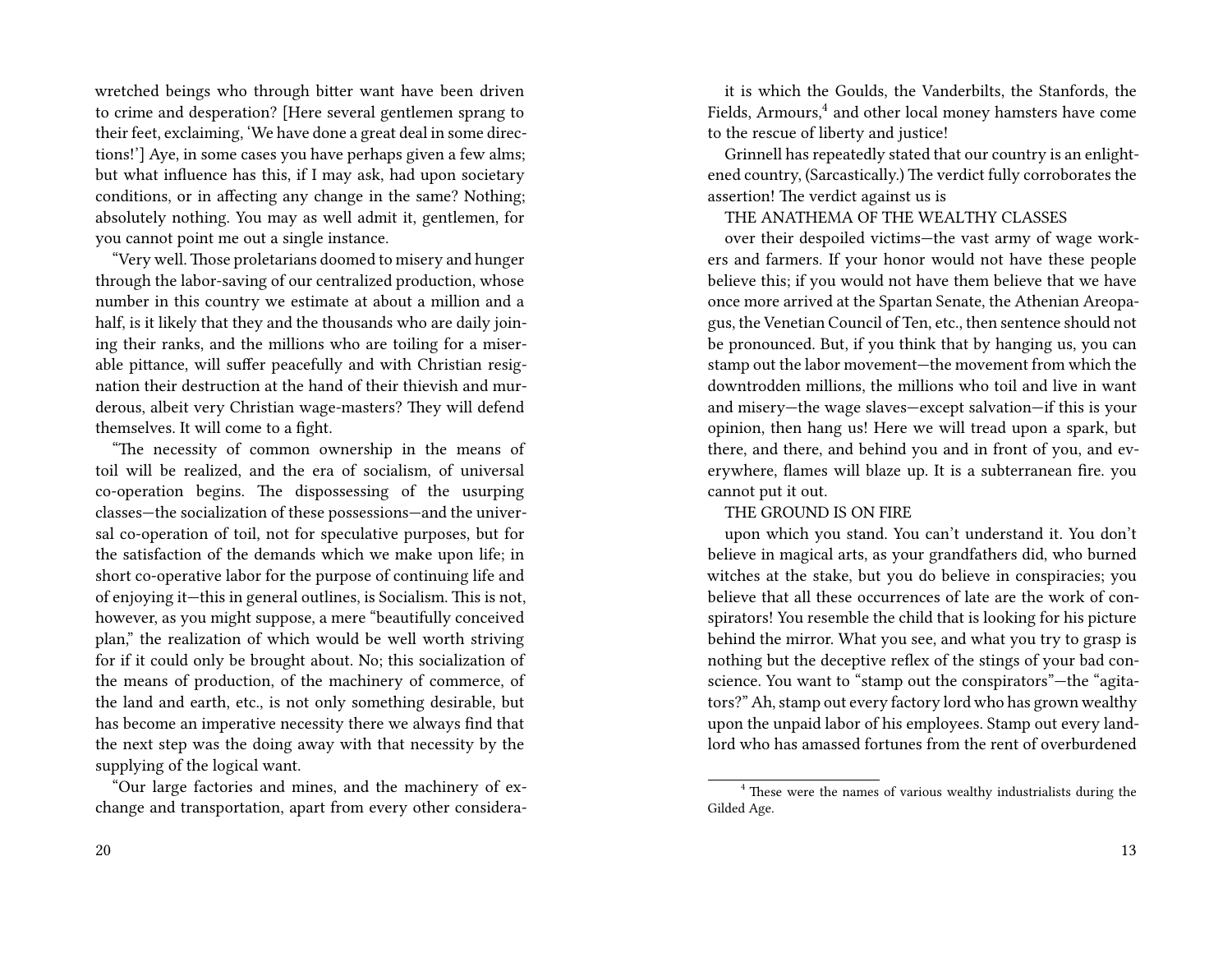workingmen and farmers. stamp out every machine that is revolutionizing industry and agriculture, that intensifies the production, ruins the producer, that increases the national wealth, while the creator of all these things stands amidst them, tantalized with hunger! Stamp out the railroads, the telegraph, the telephone, steam and yourselves—for

EVERYTHING BREATHES THE REVOLUTIONARY SPIRIT.

You, gentlemen, are the revolutionists! You rebel against the effects of social conditions which have tossed you, by the fair hand of Fortune, into a magnificent paradise. Without inquiring, you imagine that no one else has a right in that place. You insist that you are the chosen ones, the sole proprietors. The forces that tossed you into the paradise, the industrial forces, are still at work. They are growing more active and intense from day to day. Their tendency is to elevate all mankind to the same level, to have all humanity

#### SHARE IN THE PARADISE YOU NOW MONOPOLIZE.

You, in your blindness, think you can stop the tidal wave of civilization and human emancipation by placing a few policemen, a few gatling guns, and some regiments of militia on the shore—you think you can frighten the rising waves back into the unfathomable depths, whence they have arisen, by erecting a few gallows in the perspective. You, who oppose the natural course of things, you are the real revolutionists. You and you alone are the conspirators and destructionists!

Said the court yesterday, in referring to the Board of Trade demonstration: "These men started out with the express purpose of sacking the Board of Trade building." While I can't see what sense there would have been in such an undertaking, and while I know that the said demonstration was arranged simply as a means of propaganda against the system that legalizes the respectable business carried on there, I will assume that the three thousand workingmen who marched in that procession really intended to sack the building. In this case they would have differed from the respectable Board of Trade men only in

ther, that all changes of economic conditions, every step in advance, arises from the struggles between the dominating and dominated class in different ages. You, gentlemen, cannot place yourselves at this standpoint of speculative science; your profession demands that you occupy the opposite position, that which professes acquaintance with things as they actually exist, but which presumes a thorough understanding of matters which to ordinary mortals are entirely incomprehensible. it is for this reason that you cannot become Socialists (cries of "Oh! oh!"). lest you should be unable to exactly grasp my meaning, however, I will now state the matter a little more plainly. It cannot be unknown to you that in the course of this century there have appeared an infinite number of inventions and discoveries, which have brought about great, aye, astonishing changes in the production of the necessities and comforts of life. The work of machines has, to a great extent, replaced that of men.

"Machinery involves a great accumulation of power, and always a greater division of labor in consequence.

"The advantages resulting from this centralization of production were of such a nature as to cause its still further extension, and from this concentration of the means of labor and of the operations of laborers, while the old system of distribution was (and is) retained, arose those improper conditions which ails society today.

"The means of production thus came into the hands of an ever decreasing number, while the actual producers, through the introduction of machinery, deprived of the opportunity to toil, and being at the same time disinherited of the bounties of nature, were consigned to pauperism, vagabondage—the socalled crime and prostitution—all these evils which you gentlemen would like to exorcise with your little prayer-book.

"The Socialists award your efforts a jocular rather than a serious attention—[symptoms of uneasiness]—otherwise, pray let us know how much you have accomplished so far by your moral lecturing towards ameliorating the condition of those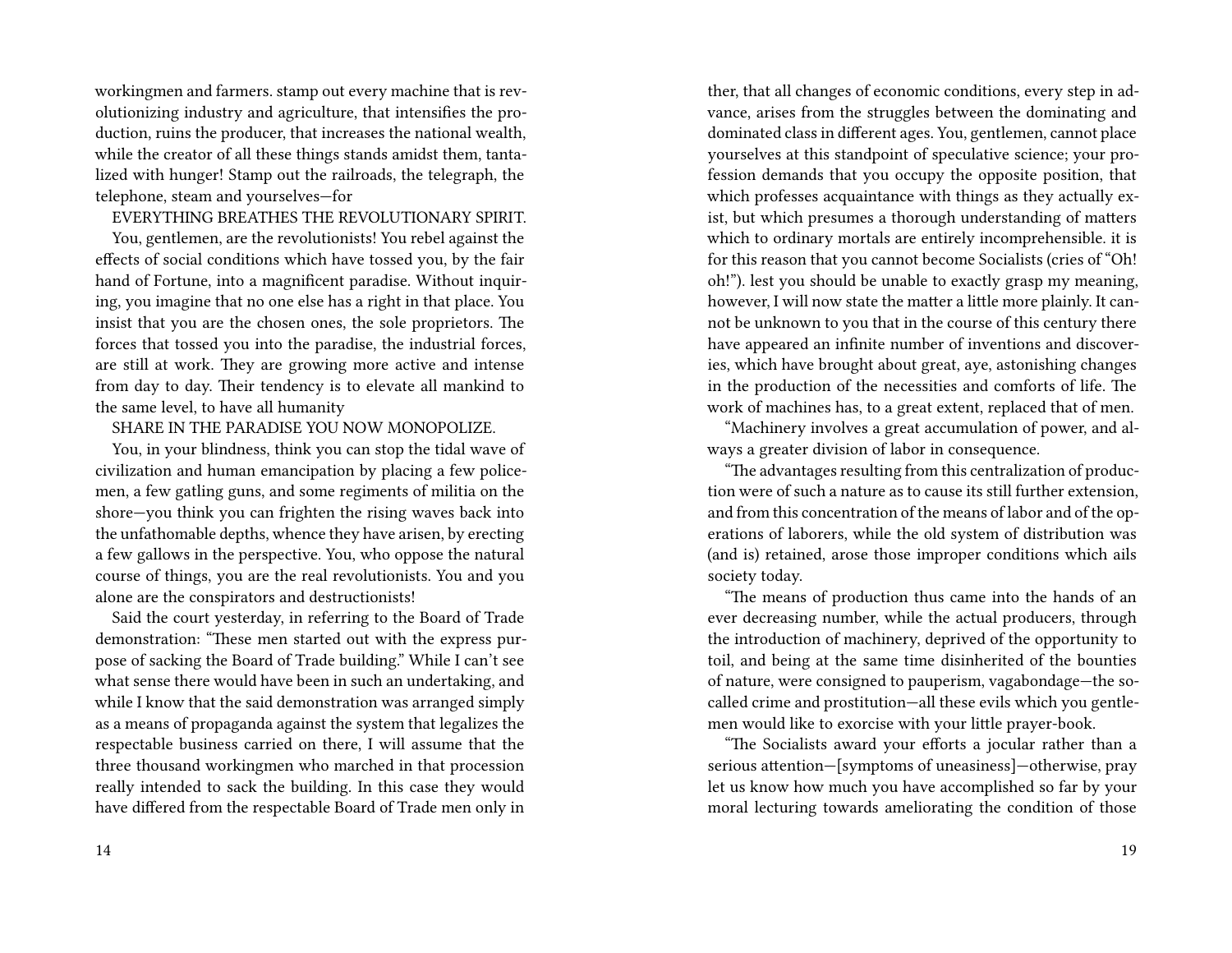## INCOMPREHENSIBLE TO UNPRINCIPLED RUFFIANS,

but surely for this we are not to be blamed. The assertion, if I mistake not, was based on the ground that we sough to destroy property. Whether this perversion of facts was intentional, I know not. but in justification of our doctrines I will say that the assertion is an infamous falsehood. Articles have been read here from the Arbeiter-Zeitung and Alarm to show the dangerous characters of the defendants. the files of the Arbeiter-Zeitung and Alarm have been searched for the past years. Those articles which generally commented upon some atrocity committed by the authorities upon striking workingmen were picked out and read to you. Other articles were not read to the court. Other articles were not what was wanted. The State's Attorney upon those articles (who well know that he tells a falsehood when he says it), asserts that "these men have no principle."

A few weeks before I was arrested and charged with the crime for which I have been convicted, I was invited by the clergymen of the Congregational Church to lecture upon

THE SUBJECT OF SOCIALISM,

and debate with them. This took place at the Grand Pacific Hotel. And so that it cannot be said that after I have been convicted I have put together some principles to justify my action, I will read what I said then— Capt. Black: "Give the date of the paper." Mr. Spies: "January 9, 1886." Capt. Black: "What paper, the Alarm?" Mr. Spies: "The Alarm." When I was asked upon that occasion what Socialism was, I said this:<sup>6</sup>

"Socialism is simply a resume of the phenomena of the social life of the past and present traced to their fundamental causes, and brought into logical connection with one another. It rests upon the established fact that the economic conditions and institutions of a people form the ground work of all their social conditions, of their ideas—aye, even of their religion, and furthis—that they sought to recover property in an unlawful way, while the others

SACK THE ENTIRE COUNTRY

lawfully and unlawfully—this being their highly respectable profession. This court of "justice and equity" proclaims the principle that when two persons do the same thing, it is not the same thing. I thank the court for this confession. It contains all that we have taught and which we are to be hanged, in a nut shell! Theft is a respectable profession when practiced by the privileged class. It is a felony when resorted to in self preservation by the other class. Rapine and pillage are the order of a certain class of gentlemen who find this mode of earning a livelihood easier and preferable to honest labor—this is the kind of order we have attempted, and are now trying, and will try as long as we live to do away with. Look upon the economic battle fields! Behold the carnage and plunder of the Christian patricians! Accompany me to the quarters of the wealth-creators in this city. Go with me to the half-starved miners of Hocking Valley. Look at the pariahs in the Monongahela Valley, and many other mining districts in this country, or pass along the railroads of that great and most orderly and law-abiding citizen, Jay Gould. And then tell me whether this order has in it any moral principle for which it should be preserved. I say that the

PRESERVATION OF SUCH AN ORDER IS CRIMINAL—

is murderous. It means the preservation of the systematic destruction of children and women in factories. It means the preservation of enforced idleness of large armies of men, and their degradation. It means the preservation of intemperance, and sexual as well as intellectual prostitution. It means the preservation of misery, want, and servility on one hand, and the dangerous accumulation of spoils, idleness, voluptuousness and tyranny on the other. It means the

PRESERVATION OF VICE IN EVERY FORM.

 $6$  Spies is quoting from his own writings in the following quotes.